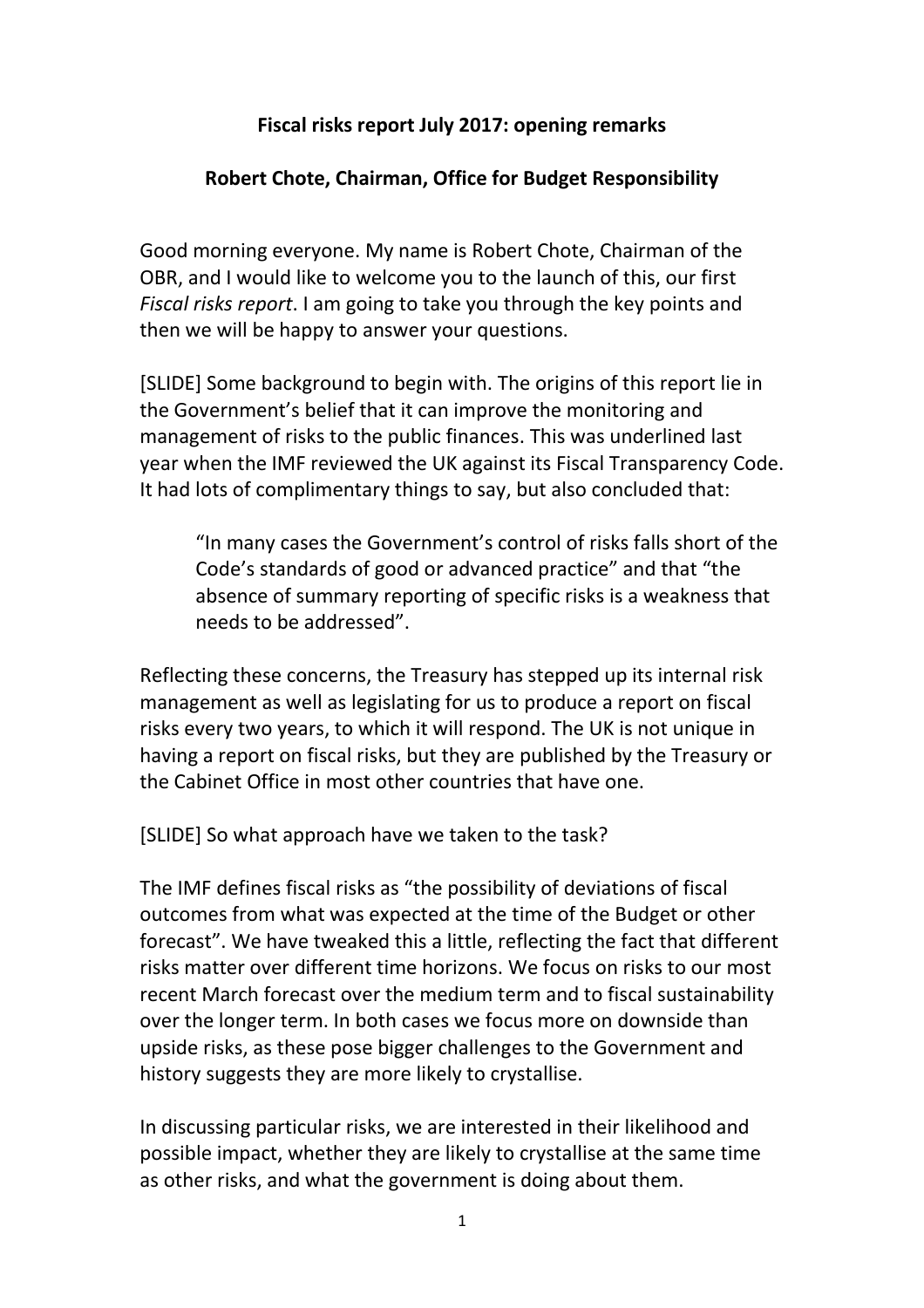[SLIDE] Fiscal risks come in three main varieties.

- One-off or persistent increases in spending;
- One-off or persistent losses of revenue; and
- Direct hits to the balance sheet. These are known as 'Stock-flow adjustments' because they affect the stock of debt without affecting the flow of borrowing.

These include:

- Balance sheet transactions, when the government issues debt to buy assets (such as bank shares) or to lend to people;
- Balance sheet transfers, when the government takes a private sector entity fully onto its balance sheet; and
- Changes in the value of existing assets and liabilities.

[SLIDE] So this is how we have structured the report.

We begin with an introduction and analytical framework.

We then discuss risks related to the economy and financial sector. These are amongst the biggest and most likely to crystallise over the long term and they combine revenue, spending and balance sheet elements.

We then look at specific revenue, spending and balance sheet risks that could crystallise in any state of the economy, before turning to debt interest spending and debt dynamics. These are important in their own right and in determining whether the other risks pose a threat to fiscal sustainability. The nightmare scenario is one where the debt stock and debt interest payments get onto a trajectory where they would rise relentlessly as a share of GDP, ending in a full-blown fiscal crisis.

Building on our discussion of individual risks, we then illustrate what might happen if several of them crystallise at once, by running a 'fiscal stress test'. This is an alternative scenario for the public finances based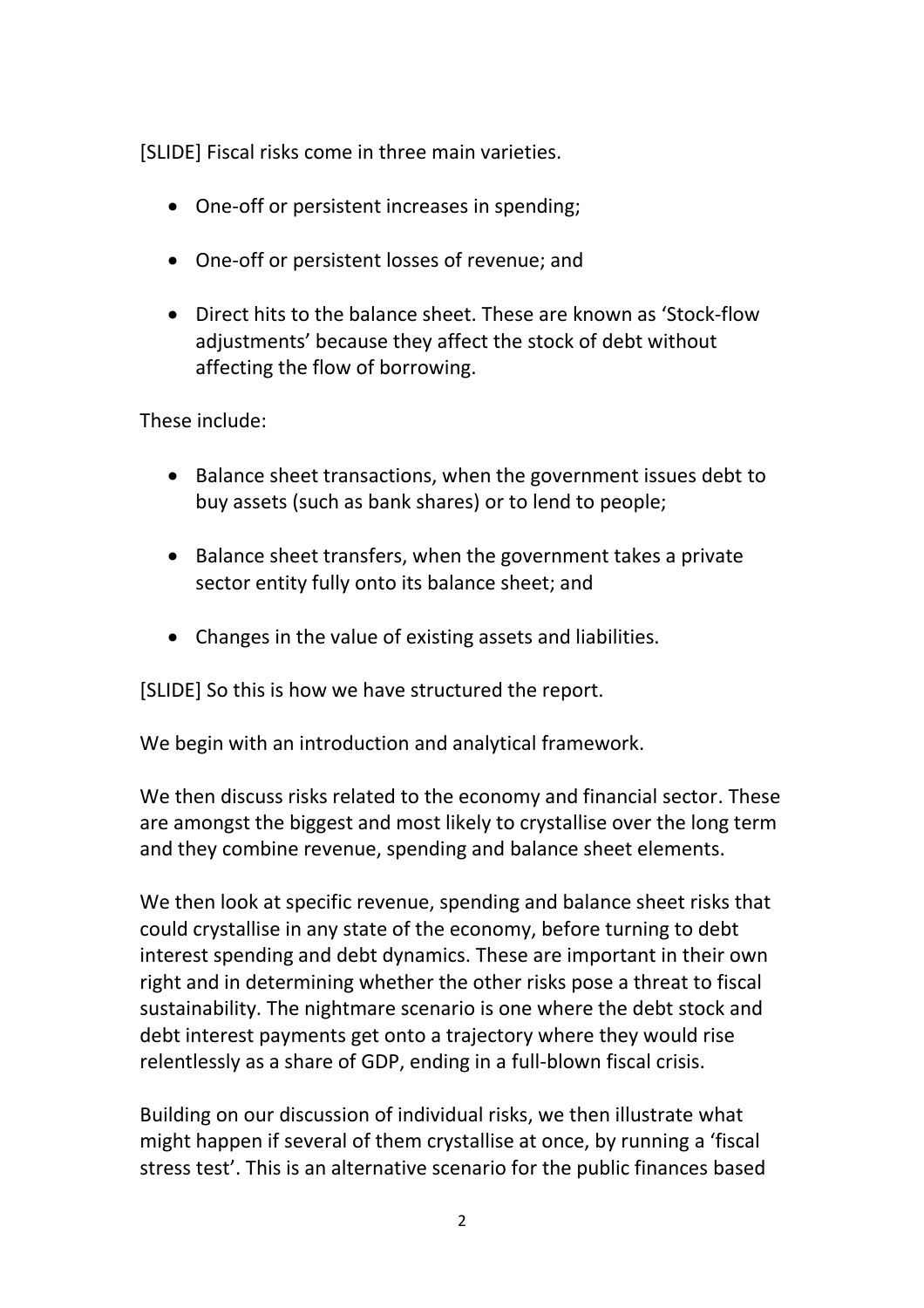on the stress test that the Bank of England will apply to commercial banks later this year, plus some additional fiscal pressures. We gain interesting insights by comparing the results to what happened during and after the last crisis and recession.

Finally, we draw some conclusions. Confronted by a vulnerable fiscal position and a challenging political environment, it would be wise for the government to review the fiscal risks that it has exposed itself to for policy reasons, to prepare for the cost of unexpected shocks and to address some of the long-term pressures on receipts and spending. These lessons would hold for any government, but this one also has to manage the uncertainties posed by Brexit, which could influence the likelihood and impact of several of the other risks we talk about.

[SLIDE] At the end of each chapter, we list a series of issues that the Government is likely to wish to look at when managing its risks and which it may wish to address in its response to this report. Like the ketchup king Henry Heinz, we have come up with 57 varieties.

As you can see, we are covering a lot of territory in this report and I will only be able to dip into the issues we cover this morning. The range of topics has required us to draw on the time and expertise of a wide variety of departments, agencies and outside experts over recent months and we are very grateful to them all for their help.

[SLIDE] Before I talk about the risks, let me remind you briefly what our central forecast for the public finances looks like over the next five years. On the eve of the financial crisis, the Government was running a budget deficit between 2 and 3 per cent of GDP. That ballooned to 10 per cent in 2009-10, but has since fallen back to broadly its pre-crisis level – thanks to the recovery in the economy and seven years of fiscal consolidation. Over the next five years, we expect the deficit to narrow further to 0.7 per cent of GDP, still some way from the Government's target of a balanced budget by 2025. [SLIDE] Meanwhile public sector net debt has risen from 35½ per cent of GDP in 2007-08 to 89 per cent this year and is expected only to fall to 80 per cent by 2021-22.

[SLIDE] So let me first say a bit about macroeconomic risks to the public finances, which are among the largest and most likely to crystallise.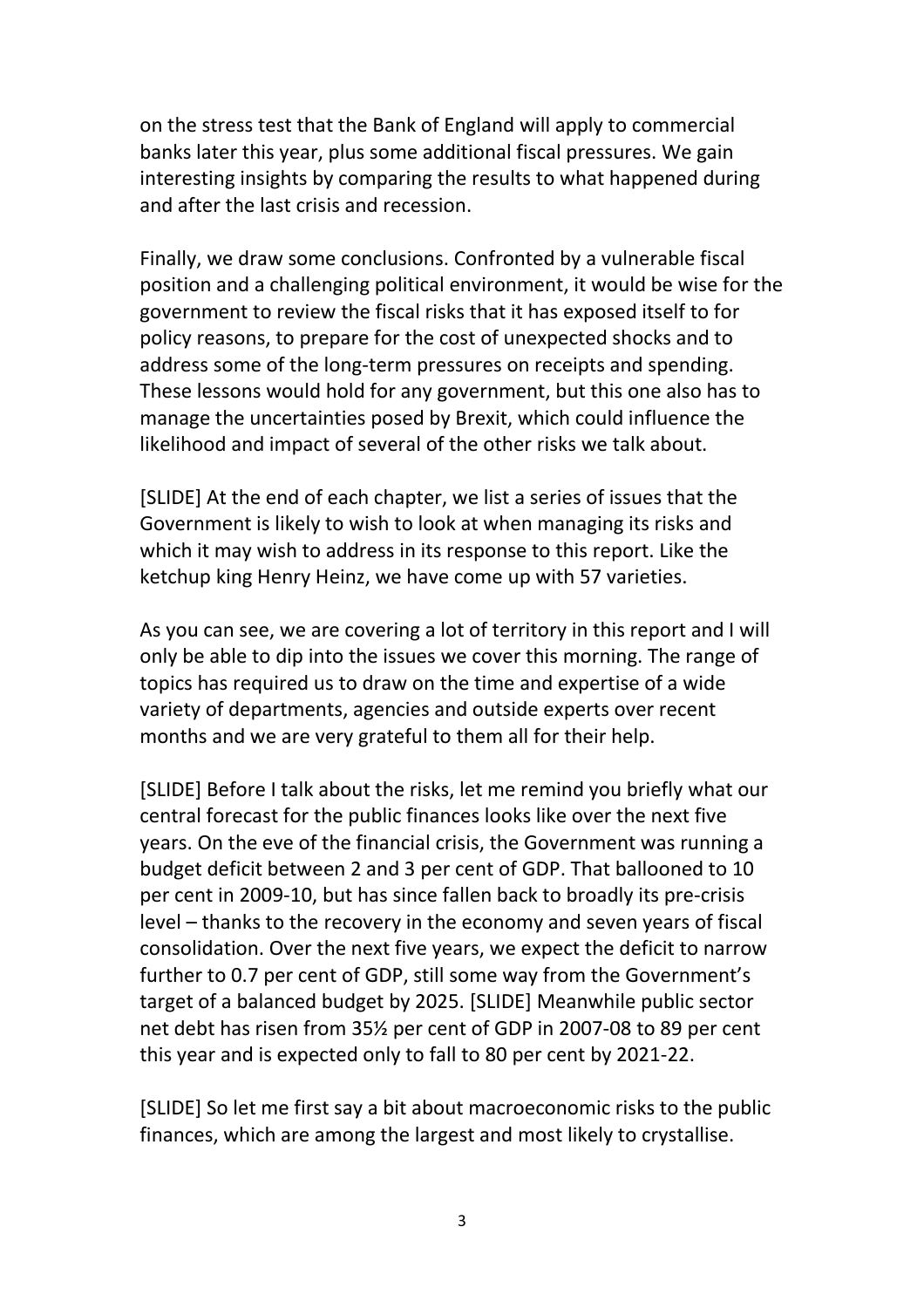The most important long-term economic risk is weaker-than-expected growth in potential output – the sustainable level of activity consistent with stable inflation. Small changes in potential output growth can build up over time to have big effects on the size of the economy and the pool of potential tax receipts from which to finance public spending.

Potential output growth has a number of determinants, among them population growth and potential productivity growth – growth in the amount of output that the economy can produce each hour a worker works. The latter is the ultimate driver of living standards.

[SLIDE] We assume in our forecasts and projections that the population evolves in line with the principal projection by the Office for National Statistics. But you need only look at the performance of past such projections to see that there are risks to both sides of these. [SLIDE] Among the most significant in the near term are those that arise from net migration, which has consistently surprised on the upside in recent years, but where Brexit may affect the outlook looking forward.

[SLIDE] Potential productivity growth is the most important and uncertain judgement that any economic forecaster has to make over the medium and long-term. You can see here that actual productivity growth has been far weaker on average since the crisis than before it, but that we assume it will return to historically more normal rates over the medium and long term. But if the recent past turns out to be the 'new normal' then that will pose a significant challenge.

If you assume that benefit levels and tax thresholds rise in line with average earnings – and that most public services spending remains broadly stable as a share of GDP – this would not show up primarily as a fiscal problem, but we would all be poorer in the private and public goods that we consume. Alternatively, if productivity and receipts grew just 0.1 percentage points more slowly than projected over the next 50 years, but spending growth was unchanged, debt would end up 50 per cent of GDP higher.

[SLIDE] Alongside trend growth in the economy, the other main macroeconomic risk comes from the upswings and downswings either side of that trend, shown in this chart. Since 1970, no decade has passed without a recession and all but one have pushed the budget deficit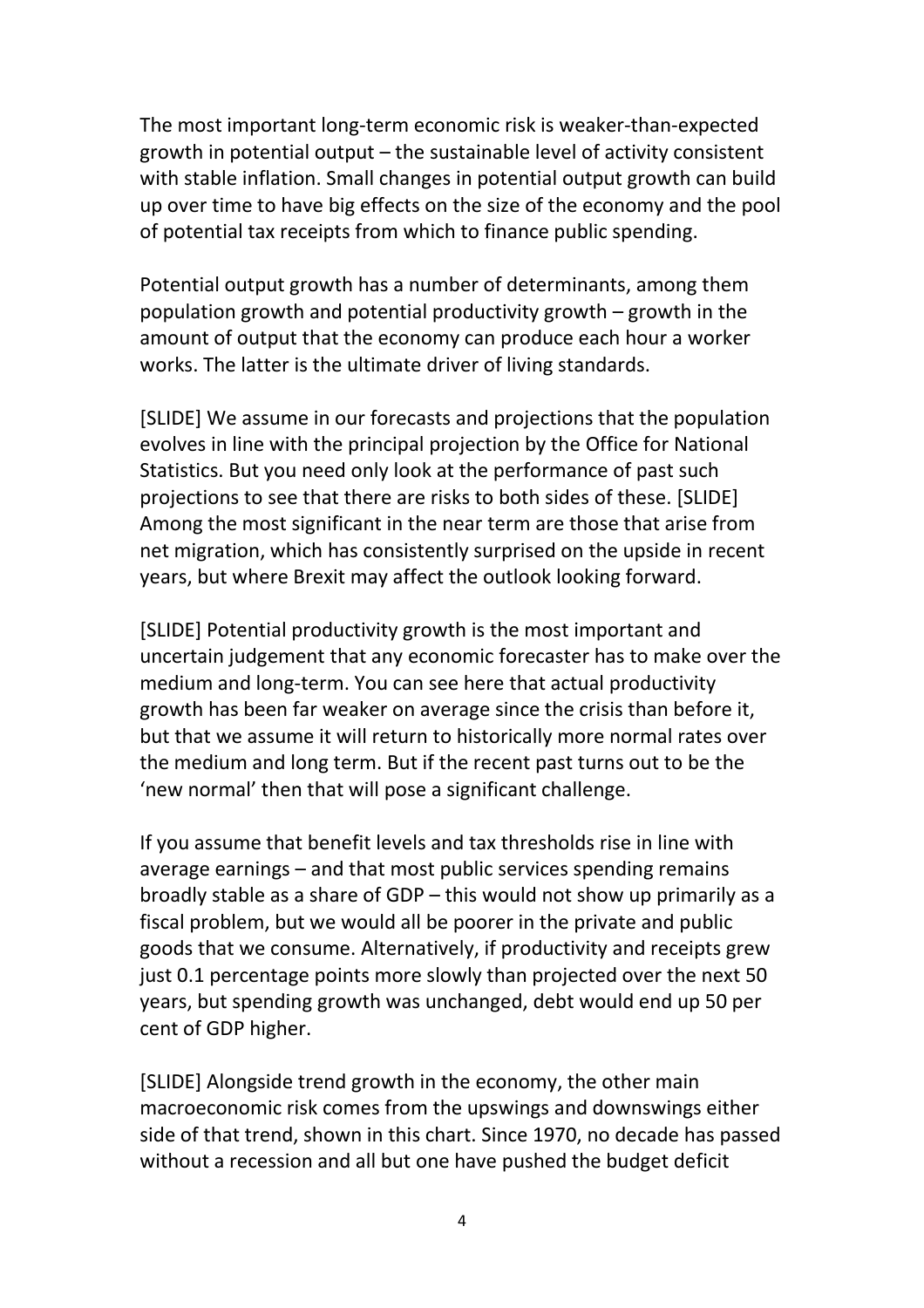above 6 per cent of GDP. Cycles matter for the public finances because, when the economy is weak, revenues are weak, welfare spending is higher and public services spending is higher as a share of GDP.

Viewed with enough hindsight the booms appear to offset the busts and [SLIDE] the corresponding cyclical budget deficits offset the cyclical budget surpluses. But looking far enough forward recessions are still a high probability, high impact risk. Busts generally come as a bigger surprise than booms, and often come after the benefits of the boom have been spent in the belief that they were a structural improvement. History suggest there is an evens chance of a recession in any five years and a 15 per cent of GDP rise in net debt would be quite feasible for a 'normal' recession based on our scenario analysis.

[SLIDES] Risks related to trend growth and the cycle both reflect uncertainty about the future size of the economy. But there are also risks arising from its composition. As this chart illustrates, different categories of income and spending face different effective tax rates. We tax wages and salaries and consumer spending more heavily than profits and investment. So a shift in composition can affect the amount of revenue the Government gets from each pound of GDP.

[SLIDE] Some sectors of the economy also pose particular risks to the public finances. The housing market is a good example. It is relatively tax-rich, it helps drive welfare spending and in recent years it has spawned a number of policy initiatives that involve potentially costly guarantees and liabilities if the market were to take a serious downturn. As the chart shows, it is also relatively volatile, with large cyclical swings in prices and real terms falls around each of the last four recessions.

[SLIDE] But it is the financial sector that poses the greatest risk to the public finances, both because it is an important generator of tax receipts and because of its importance to the smooth running of the economy. Financial crises are a risk in all countries, but especially in the UK where (as this chart shows) it remains unusually large relative to the economy.

[SLIDE] When the financial sector gets into trouble, there are typically two sorts of fiscal cost: the direct cost of bailing out or nationalising failing institutions and the indirect costs from damage to the economy.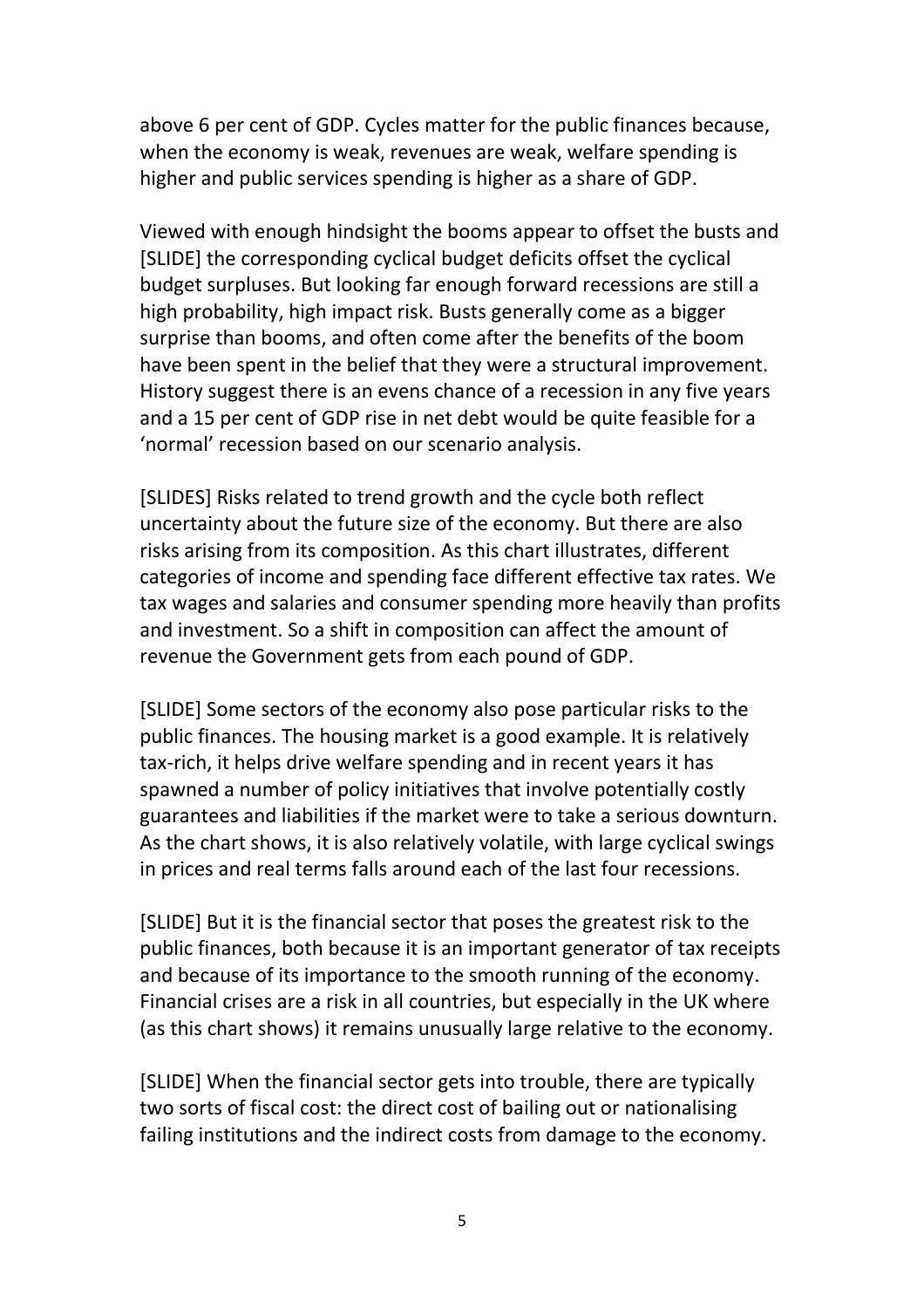The upfront cost of bailing out banks is highly visible and often politically contentious, but the ultimate cost is often relatively small once the interventions have been unwound. The bail-outs and nationalisations in the last crisis had an upfront cost of £137 billion, but when we last estimated it in March the net cost to date was closer to £24 billion. There is still considerable uncertainty around this figure, depending in particular on the price at which the government sells its remaining stake in RBS. But the indirect costs were much, much bigger, reflecting the fact that financial crises inflict larger and longer lasting damage on economic activity and revenues than normal recessions do. The economy is about 15 per cent smaller today than it would have been on its pre-crisis trend – that is around £300 billion of lost GDP in a single year.

As we discuss in the report, the chances of another recession or financial crisis may be relatively low in the near term – in part because of recent regulatory changes – but over the long term one or more is almost inevitable. Governments do what they can to limit the probability and impact of recessions and financial crises, but they cannot eliminate the risk entirely. Hence the importance of managing the public finances prudently in normal times so you can bear the costs when they come.

[SLIDE] Now let me turn to specific fiscal risks related to government revenue, whatever the state of the economy. As you can see from this chart, comparing the latest outturns with successive Treasury and OBR forecasts, the outlook for revenue is always uncertain, even when measured as a share of GDP.

[SLIDE] In the report we look at six sets of revenue risks:

- The impact of behavioural and technological changes, such as the decline of smoking and improvements in fuel efficiency;
- The oil and gas sector, where revenues have all but disappeared, but uncertainty remains over the cost of decommissioning;
- Avoidance, evasion and non-compliance;
- Changing work patterns;
- Policy risks; and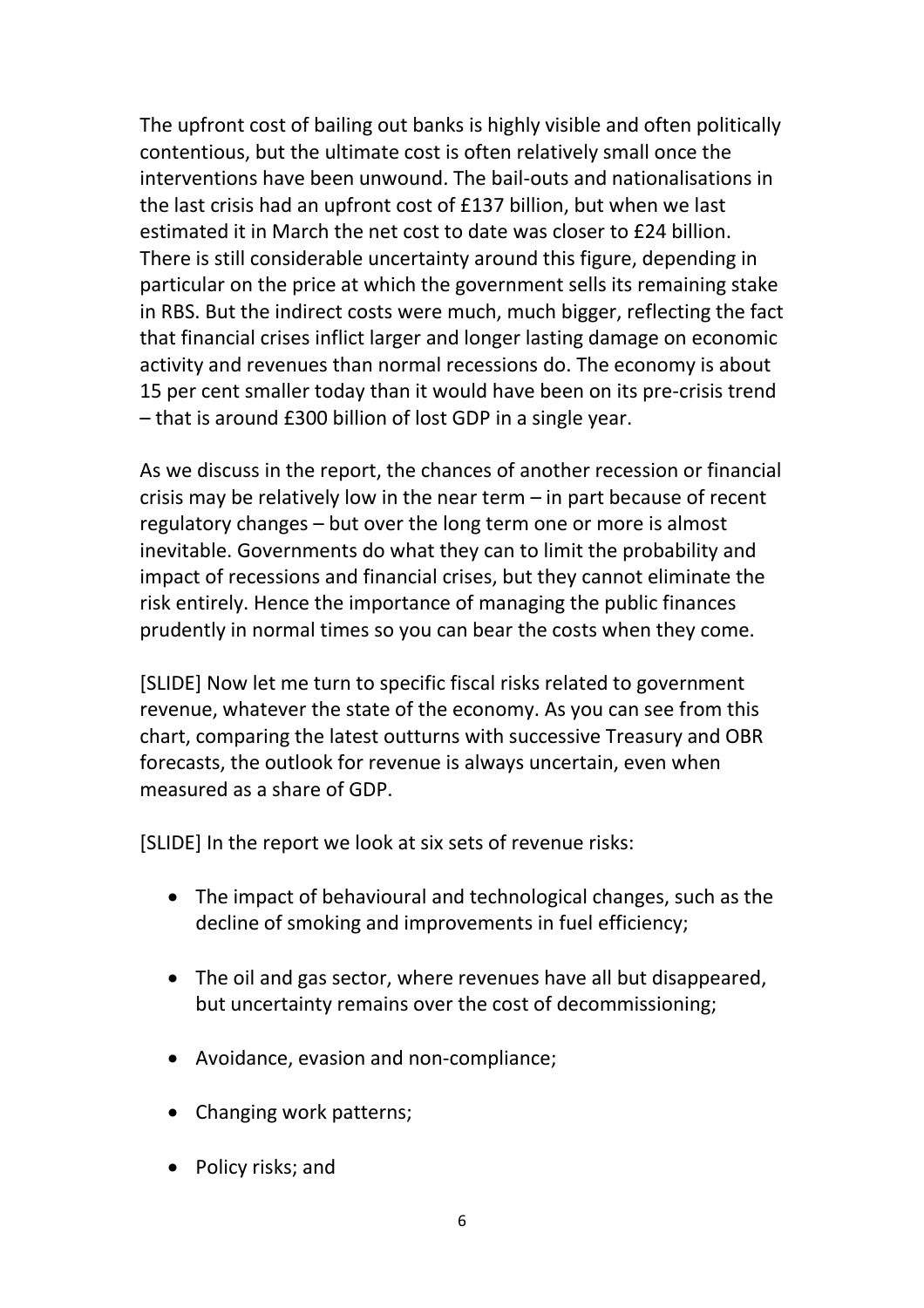• The increased concentration of tax receipts among people with relatively high incomes and significant holdings of assets.

Let me touch briefly on some of these.

[SLIDE] The change in work patterns is a risk that has crystallised in our recent forecasts and which may well have further to run. As this chart shows, a growing share of the workforce are becoming self-employed or turning themselves into companies, rather than being employees.

In part this reflects underlying changes in the nature of work, but it also reflects the tax advantages of doing so. [SLIDE] This chart shows the tax paid on £50,000 of income, with the effective tax rate ranging from 32 per cent for an employee to 25 per cent for a self-employed person and less than 20 per cent for a company sole director. The differences reflect employers' national insurance contributions and the relatively low rates of corporation and dividend tax. We assume that continued rises in the self-employment and incorporation shares will reduce receipts by around £4½ billion by 2021-22, but the figure could easily be bigger if these trends accelerate.

[SLIDE] Risks around avoidance and evasion reflect that fact that there is already a significant gap between the tax that people actually pay and what HMRC think they should pay. This was estimated at £36 billion in 2014-15, 6½ per cent of the receipts HMRC think should have been paid. As this chart shows, the gaps vary significantly from tax to tax  $-$  from 1 per cent for PAYE income tax to almost 20 per cent for self-assessed tax. The corporation tax gap is significantly larger for small businesses than large ones. The government hopes that its 'making tax digital' initiative will reduce this, but implementing this involves risks of its own.

[SLIDE] Risks from tax policy include the possibility – in some cases the probability – that current stated policy will not be implemented. As this slide shows, since fuel duty was cut in Budget 2011 the default policy – to raise it in line with inflation – has been delayed three times, cancelled six times and has never actually been implemented, at a cost of around £8½ billion by 2017-18. Alcohol duty is another less costly example.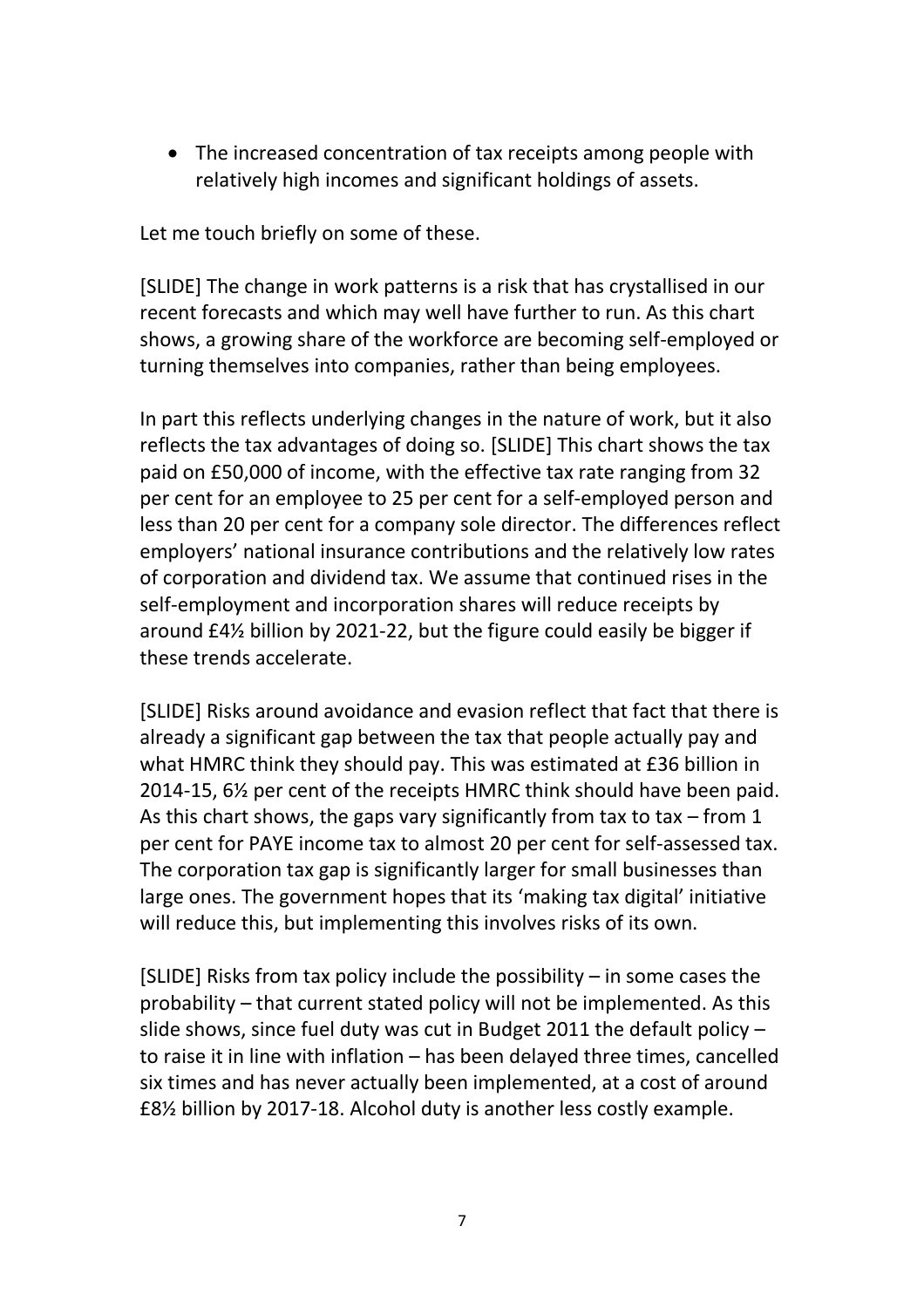[SLIDE] The concentration of tax receipts among high earners and the asset rich is not so much a risk in its own right as something that makes the public finances more vulnerable to other risks that affect them.

This chart shows the growing concentration of income tax receipts. The proportion of pre-tax income received by the top 1 per cent of taxpayers has fallen from 13.4 to 12 per cent over the past decade, but the proportion of income tax they pay has risen from 24.4 to 27.7 per cent. This reflects increases in the tax-free personal allowance – narrowing the tax base by taking people out at the bottom – and increases in effective tax rates at the top, thanks to the new additional rate, the personal allowance taper and changes to pension tax relief. A 1 per cent fall in the top 10 per cent of incomes would now cost £1½ billion a year.

Stamp duty land tax is also highly concentrated, with just 9,250 residential transactions in Westminster, Kensington and Chelsea accounting for 14 per cent of receipts in 2015-16. The move to a slice system with more steeply rising marginal rates has increased concentration, with the proportion of receipts from properties over £1 million doubling since 2007-08.

[SLIDE] Now let me turn to spending risks. Once again we can see from the latest outturns and past forecasts that there is a lot of uncertainty around the path of spending, with official forecasts more often underpredicting than over-predicting spending since 2000.

[SLIDE] Let me start by mentioning two sets of risks that we have highlighted in past OBR reports.

The first is welfare spending, where over the long term the ageing population and the triple lock on uprating are both expected to raise state pension spending as a share of GDP. Over the medium term there are also risks around the delivery of incapacity and disability benefit reforms, the introduction of universal credit and various legal challenges that could extend eligibility to particular benefits. These are reported less transparently than legal challenges to the tax system.

The second is health spending, which we identified earlier this year as the biggest long-term threat to fiscal sustainability. [SLIDE] The Government has succeeded in reducing health spending slightly as a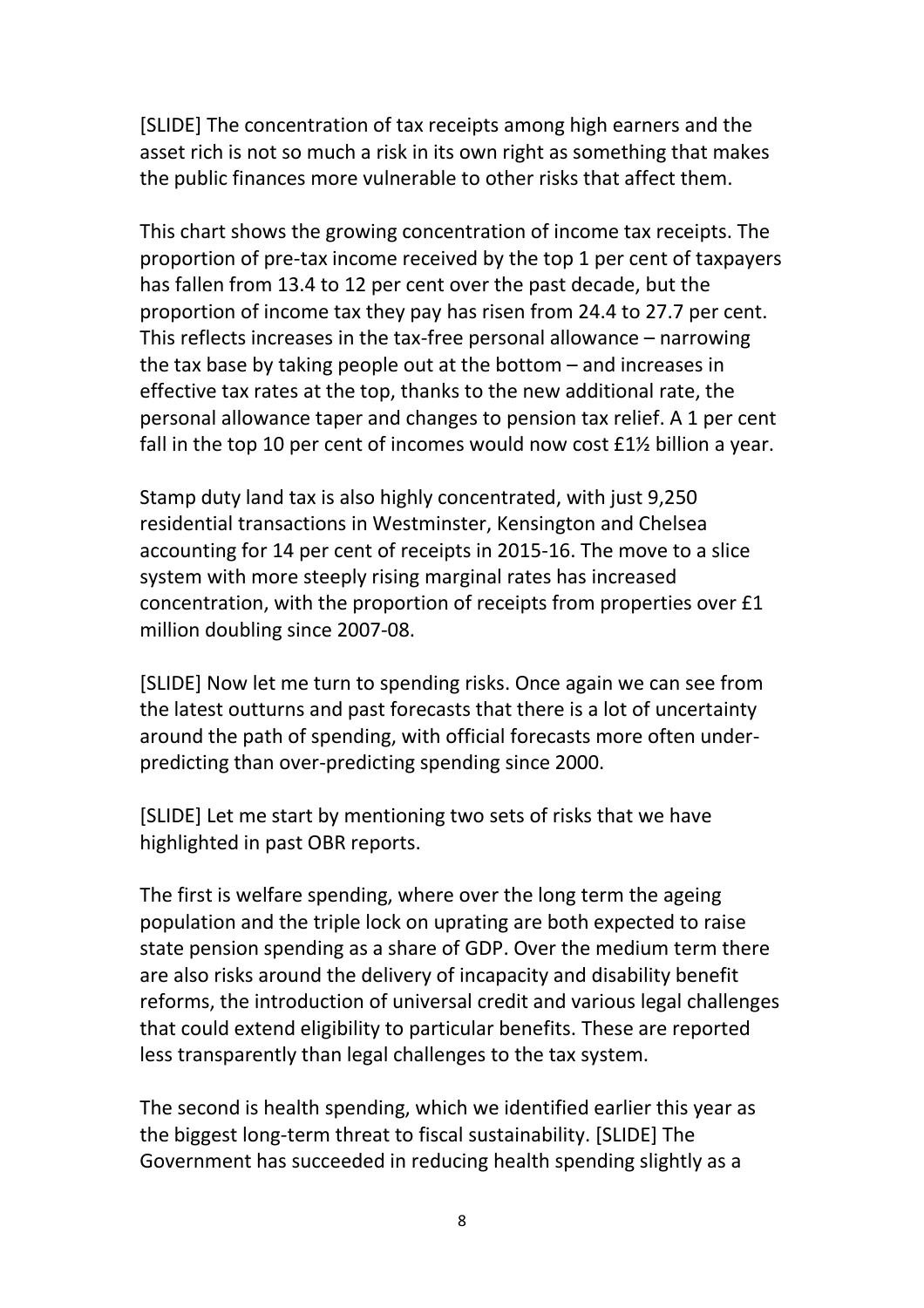share of GDP in recent years, but our latest long-term projections show it rising from 7 to 12½ per cent of GDP in 50 years' time, reflecting demand pressures from the ageing population and cost pressures from new technology. [SLIDE] There are also signs of pressure in the medium term – higher demand, longer waiting times, knock-on pressures from social care and emerging budget overspends. The Government has already responded by topping up health budgets from the Treasury's reserve, from new issue-specific funds and by allowing capital budgets to be spent on current needs. Further such top-ups cannot be ruled out.

[SLIDE] Spending risks can also be found in the Treasury's Whole of Government Accounts, which report provisions and contingent liabilities notified by government departments. These are categories of uncertain future spending for which the probability of crystallisation is greater than 50 per cent for provisions, less than 50 per cent for contingent liabilities and much lower than 50 per cent for remote contingent liabilities. As this chart shows, provisions and contingent liabilities have been growing in size in recent years while remote contingent liabilities (mostly a legacy of the financial crisis) have been shrinking.

The biggest provisions in the WGA are for the costs of nuclear decommissioning. These are dominated by the on-going clean-up of Sellafield where, as the Nuclear Decommissioning Authority puts it, "in a heady atmosphere of scientific discovery, plans for future dismantling were barely considered". Figures quoted in the WGA are sensitive to the discount rate used to convert the expected future flow of spending into a one-off sum, but the underlying cash figures show the uncertainty.

[SLIDE] This chart shows the annual payments projected over the next 120 years in 2012-13, [SLIDE] 2013-14, [SLIDE] 2014-15 and finally [SLIDE] 2015-16 – quite a bit of variation year by year. The total cost over this period is currently projected at £117 billion, but the NDA says it could be anywhere between £95 billion and £218 billion – although annual spending would still peak at around £3 billion a year near-term.

The government is less exposed to decommissioning costs for the second and new generations of nuclear power stations, but it still faces risks if future cost pressures cannot be met by the private sector.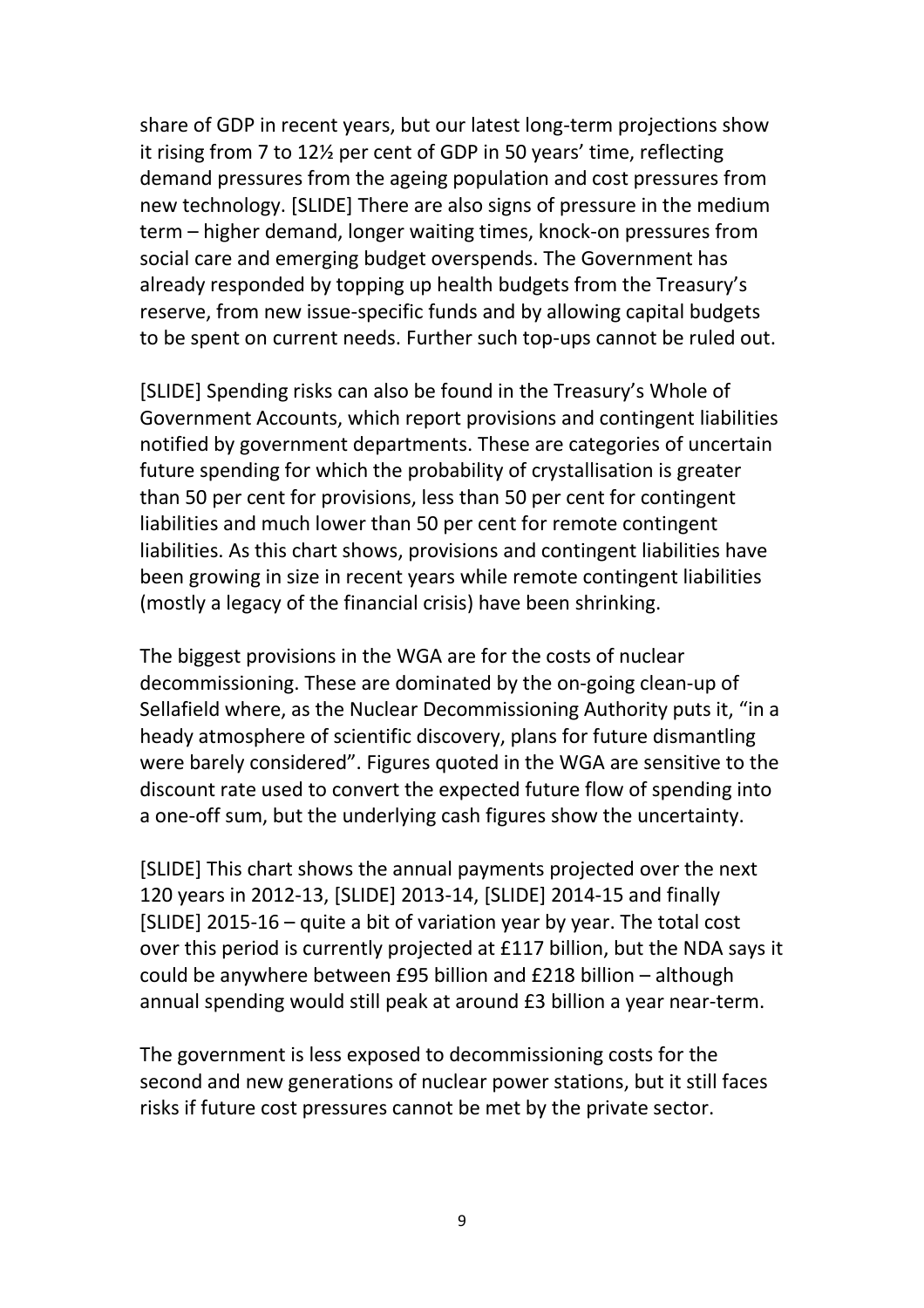[SLIDE] Clinical negligence costs are the second largest set of provisions and contingent liabilities in the WGA. These have been rising steadily in recent years, with annual spending now around £1.7 billion a year.

Rising life expectancy and costly medical advances have pushed up the average size of claims. Most importantly, the average claim for brain damage at birth has risen from £4.1 to £8.3 million since 2010. The Government's decision to reduce the 'personal injury discount rate', which increases the size of one-off pay-outs, could see this double again, although ministers are now revisiting the decision. The Treasury has already put another £1.2 billion a year into its reserve to address this.

[SLIDE] The Treasury manages public spending through two control totals. 'Departmental Expenditure Limits' or DELs, cover most spending on public services, administration, capital investment and grants, all of which can be planned over a number of years. 'Annually Managed Expenditure' is more demand-led and dominated by welfare spending, debt interest and local authorities' self-financed spending.

The control of departmental spending has long been a strength of fiscal management in the UK, although a declining share of total spending is subject to DELs and attempts to put cash limits on welfare spending have not been a great success. Departments almost always underspend their final DEL limits, although the Department of Health overspent theirs in 2015-16. But the limits themselves are often adjusted many times, so pressures may still lead to higher spending than originally planned. Given current 'austerity fatigue' and the extra spending already announced for Northern Ireland since the election, further increases in current departmental plans seem a significant risk.

As for local government, budgets have faced sharp cuts in recent years and there are now signs that local authorities are beginning to draw down their reserves to maintain spending in the face of reduced income. Some local authorities also appear to be undertaking relatively risky investments in commercial property to boost their revenues.

[SLIDE] Now let me turn from revenues and spending to risks that affect the balance sheet directly. We have seen a variety of balance sheet shocks in recent years, including the nationalisation and recapitalisation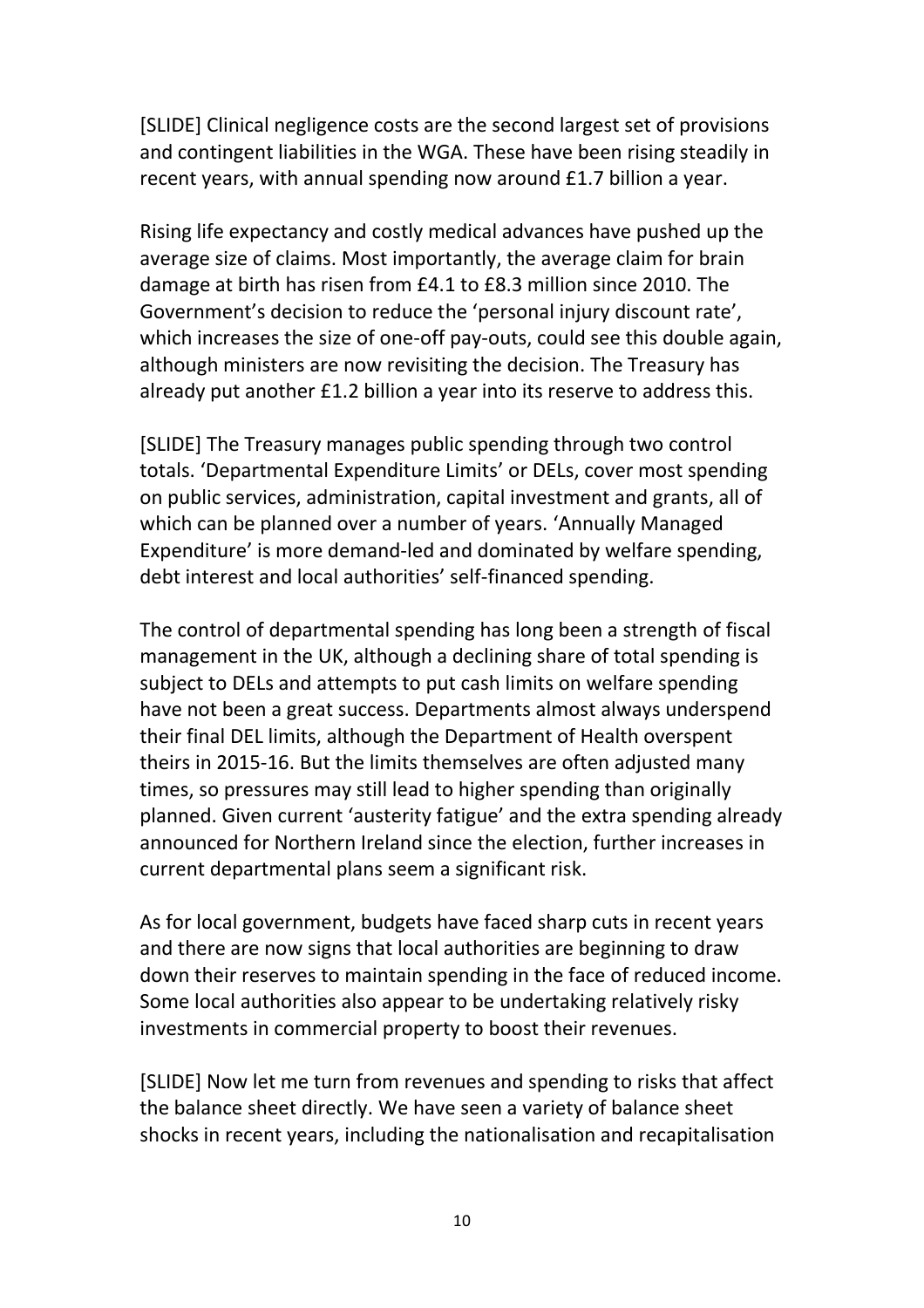of banks during the financial crisis and the reclassification of Network Rail and housing associations into the public sector.

As regards balance sheet transactions, risks looking forward include the uncertainties that lie around our student loans forecasts, the possibility that planned sales of financial assets could be delayed, the possibility of further monetary policy interventions and potential calls on various housing schemes and guarantees. The risk from the last of these will depend in part on take-up of the Help to Buy scheme, which could easily exceed the numbers assumed in our forecasts.

Risks from balance sheet transfers include the possibility that housing associations could be moved back into the private sector thanks to recent deregulation. But, while this would lower measured net debt, it is unlikely to reduce the risk of the government having to intervene if one got into serious trouble. There are a number of "near government" entities where the public sector might be thought to stand behind a private sector body and where they could be reclassified. Universities are one example, where their credit ratings are already explicitly boosted by the assumption of public sector support.

The balance sheet deserves closer scrutiny than it gets in analysis of the public finances, in part because it is prone to what the IMF calls 'fiscal illusions' – where changes in fiscal aggregates all too often do not reflect changes in the underlying health of the public finances. Examples include the treatment of asset sales, the conversion of grants to loans, use of guarantees and off balance sheet financing.

[SLIDE] So far we have looked at risks that could raise future budget deficits, or the debt stock directly, both of which would increase debt interest spending. But increases in the cost of new borrowing are an important additional risk, not just because they would increase debt servicing costs, but because they could push the debt-to-GDP ratio towards an unsustainable trajectory.

This chart shows that debt interest is low by historical standards and expected to stay so in our central forecast. But this is an area where the government is now much more vulnerable than it was pre-crisis to unexpected increases in interest rates or retail price inflation. This reflects both the rise in the debt stock and changes to its composition.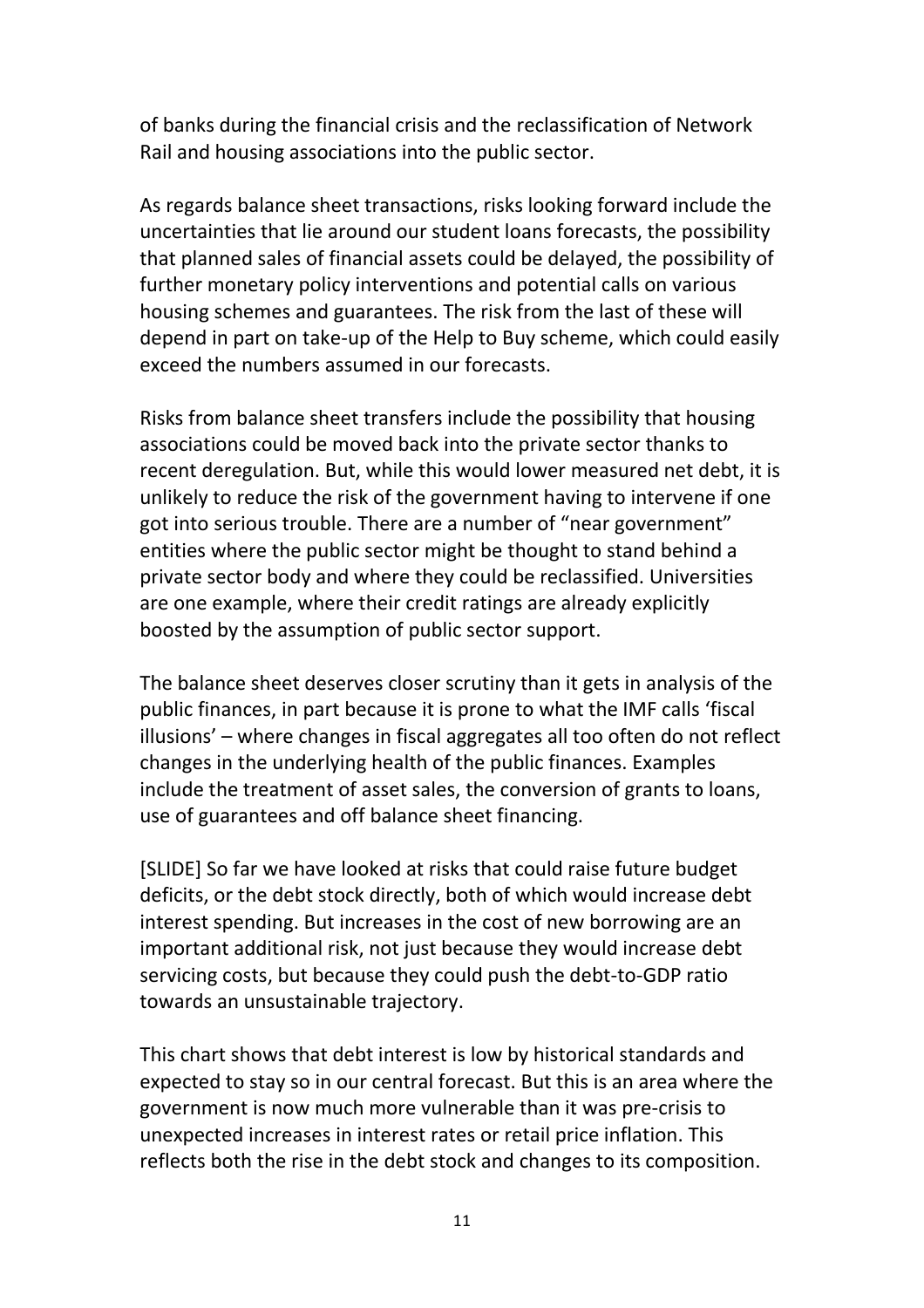[SLIDE] This chart shows the composition of the central government's £1.7 trillion gross debt at the end of 2016-17 and of the £35 billion of interest that it paid on it. A couple of things are striking: first, quantitative easing is currently saving the government about £10 billion a year; and second, higher retail price inflation raised the accrued interest cost of index-linked gilts last year. As regards the former, the Bank of England holds conventional gilts with a face value of £371 billion, a third of the stock. Because these purchases were financed by the creation of new central bank reserves that only pay Bank Rate, the government has in effect refinanced relatively expensive fixed rate debt at a lower floating rate set by the Monetary Policy Committee. This saves money now, but leaves it more exposed when Bank Rate rises.

[SLIDE] The UK has traditionally been insulated from interest rate shocks by the relatively long average maturity of the debt stock – 15 years at the end of March, at least twice the level in other G7 countries. This chart shows that only 6 per cent of gilts held by the private sector are set to mature within a year, but that rises to 18 per cent when Treasury bills and National savings products are added and to 42 per cent when the holdings of the Bank's Asset Purchase Facility are as well.

The government is more exposed to inflation shocks too, thanks to the increase in the stock of index-linked gilts to nearly 20 per cent of GDP. A one-off 1 percentage point rise in RPI inflation would increase debt interest by £4 billion within a year and more than £6½ billion within five.

If interest rates and inflation pick up because the economy is growing more strongly, higher revenues would offset the increase in debt interest payments. So the most threatening shocks, especially over the longer term, are those that would raise interest rates relative to GDP growth, adding more to public spending than to GDP or receipts. This would require the government to run a stronger primary budget balance to keep the debt-to-GDP ratio from rising relentlessly. The relationship between market interest rates and GDP growth is favourable at the moment, so even a return some way to historical norms would be costly.

[SLIDE] This vulnerability of the public finances to interest rate and inflation shocks is illustrated by the fiscal stress test set out in chapter nine. As I mentioned earlier, we have based this on the 'annual cyclical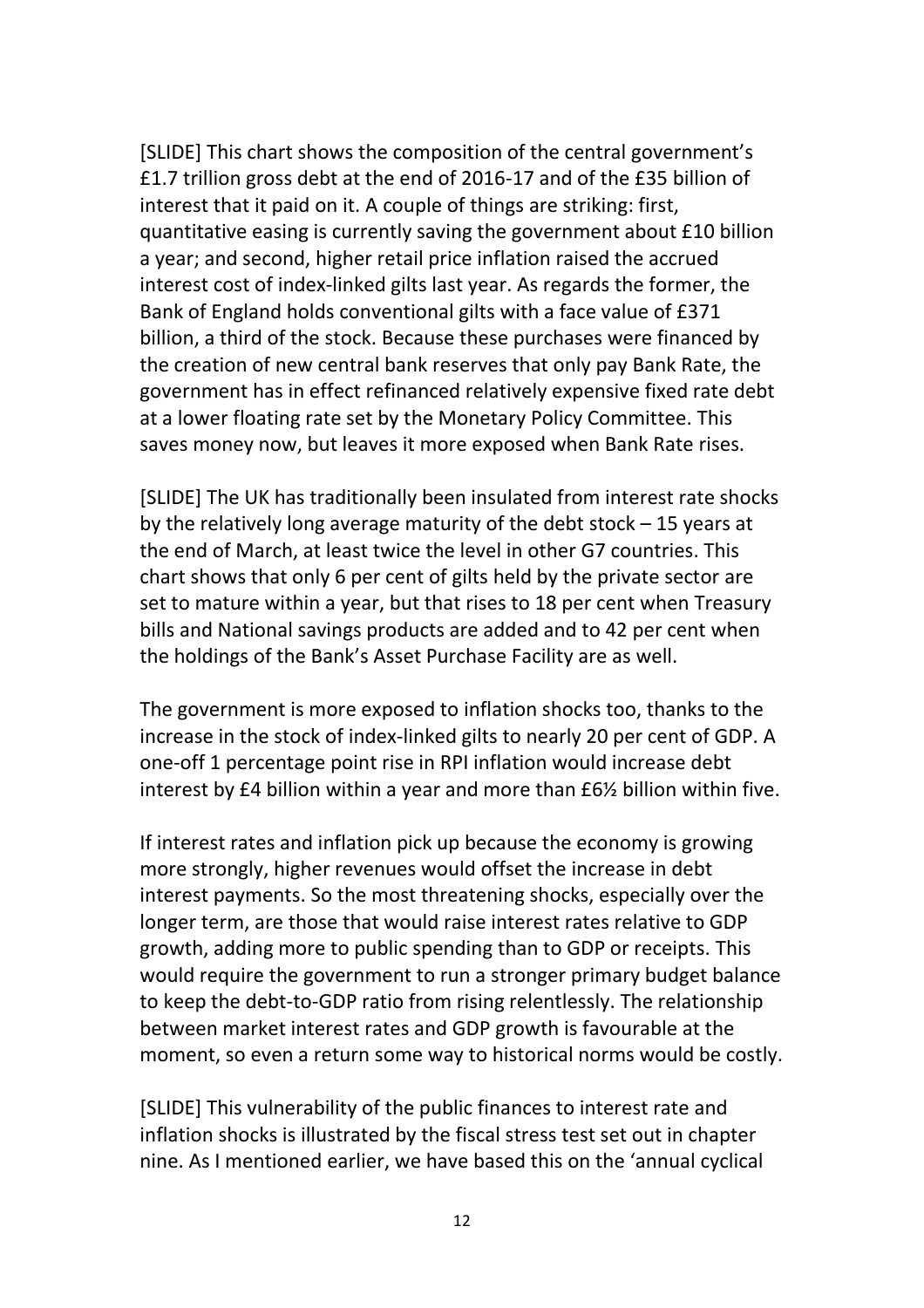scenario' published by the Bank of England in March. In some ways it resembles the late 2000s: a deep recession, with asset prices and the pound falling sharply and lasting effects on potential output. But in others it is different: [SLIDE] earnings growth holds up to begin with and [SLIDE] the Bank raises interest rates to 4 per cent to combat domestic inflation. [SLIDE] In addition to the pure economic effects, we assume that the Government spends almost £100 billion on bail-outs and other private sector interventions and that it is hit by a £25 billion tax litigation bill. But beyond this, we do not assume any fiscal policy response.

[SLIDE] The fiscal consequences are severe. The budget deficit rises to 8 per cent of GDP and [SLIDE] net debt to 114 per cent of GDP. The size of the hit is of course somewhat arbitrary – the worse the scenario, the nastier the results, but it is clearly more troubling to increase net debt by 34 per cent of GDP when you start at 80 rather than 40.

However, it is the composition of the damage that is most interesting.

[SLIDE] Compared to the late 2000s, less comes from weaker receipts and more from higher public spending. Because of the scenario the Bank has chosen, income tax holds up better than in the crisis, but capital and property taxes are hit harder. On the spending side, welfare bills rise less sharply than in the crisis, despite a bigger jump in unemployment, partly because the four-year freeze in working age benefits transfers the pain of higher inflation onto benefit recipients rather than the Exchequer.

But debt interest is the main area where the stress test inflicts more damage than the crisis. It rises by 2.8 per cent of GDP in the stress test – £66 billion in 2021-22 – as you can see in this table, having fallen by 0.3 per cent in the crisis. That reflects four factors:

- $\bullet$  Interest rates rise sharply, having fallen in the crisis;
- The initial stock of debt is much higher;
- The Bank is assumed to sell gilts rather than to buy them, while the gap between Bank Rate and gilt rates is less favourable; and
- The peak in RPI inflation is higher and more sustained.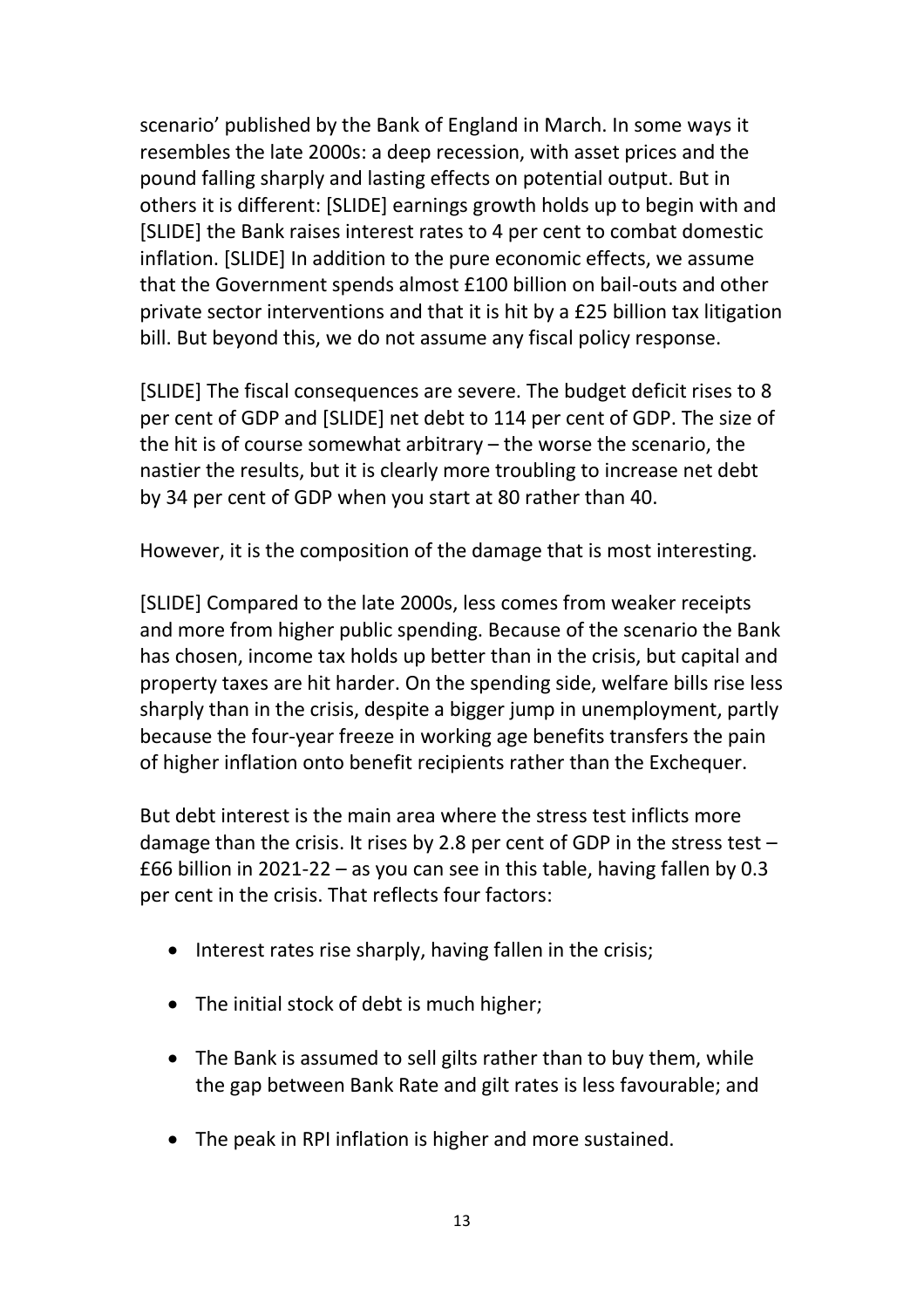[SLIDE] This increase in sensitivity to inflation and interest rates is one of the key conclusions we highlight in the concluding chapter. We also summarise the possible impact and likelihood of the main medium term and long term risks in the grids on pages 298 and 303.

Over the medium term the biggest economic risks are probably a recession and continued weak productivity growth. The biggest specific risks are probably higher debt interest costs, health spending or pressures on departmental spending more broadly. Cancellation of future fuel duty rises would have a smaller, but still material, impact.

In the current political environment, the government may be under pressure to announce giveaways on either the tax or spending side come the Budget. [SLIDE] As this chart shows, in recent fiscal events governments have tended to announce giveaways today with the promise that they will be funded by takeaways tomorrow – but the risk is that tomorrow never comes. [SLIDE] You can see that in the impact of past policy measures in 2017-18 – every fiscal event from December 2012 to December 2014 announced net takeaways; every subsequent one announced net giveaways. We can come back to these charts in the autumn to see whether the autumn Budget follows this pattern or not.

[SLIDE] Over the longer term, recessions and another financial crisis seem almost inevitable. The ageing population and cost pressures are likely to push up spending on the state pension, health and social care. And revenues are likely to be depressed by further improvements in fuel efficiency, declines in smoking and changes in work patterns.

[SLIDE] Alongside these are the risks from Brexit. We set out the main economic risks on page 68 and the main spending risks on page 208. We have no basis for predicting the outcome of the negotiations, but we assume that most would reduce net inward migration and weaken potential productivity growth. But these effects could be bigger or smaller than we currently assume. As regards spending, much attention focuses on the potential 'divorce bill', with sums as high as €75 billion being mooted. This would be 3 per cent of GDP in 2019-20. But – while highly visible and politically controversial – as a one-off hit this would not be a serious threat to fiscal sustainability. More important is whether the deals we negotiate with the EU and other trading partners are good for the long-term growth potential of the economy or not.